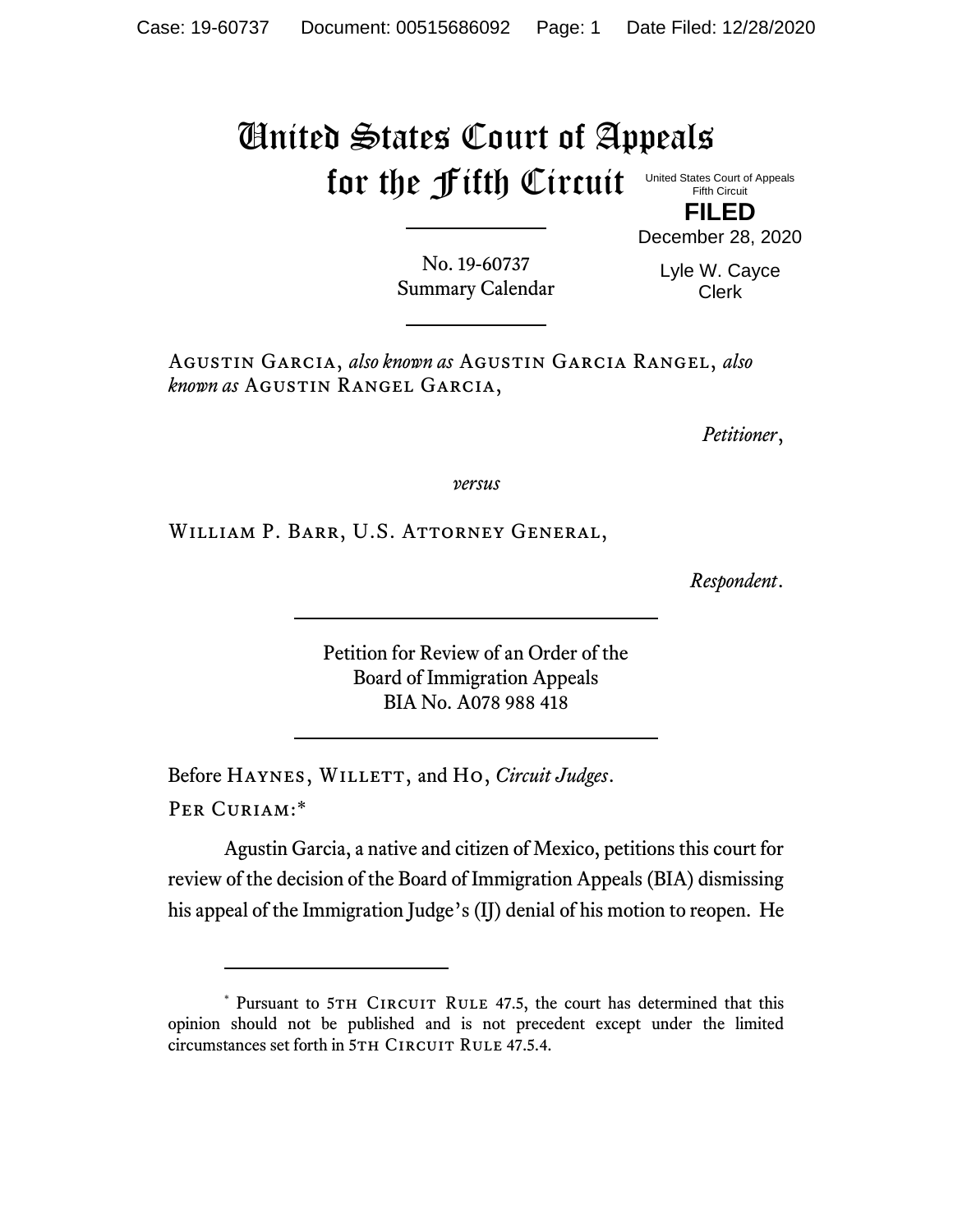## No. 19-60737

argues the BIA erred in adopting the IJ's conclusion that he did not exercise due diligence in pursuing his case and thus was not entitled to equitable tolling of the period to file his motion to reopen.

This court reviews the BIA's decision and the IJ's ruling, to the extent it affects the BIA's decision. *Wang v. Holder*, 569 F.3d 531, 536 (5th Cir. 2009). We review the denial of a motion to reopen removal proceedings "under a highly deferential abuse-of discretion standard" and will uphold the denial unless it is "capricious, racially invidious, utterly without foundation in the evidence, or otherwise so irrational that it is arbitrary rather than the result of any perceptible rational approach." *Ojeda-Calderon v. Holder*, 726 F.3d 669, 672 (5th Cir. 2013) (internal quotation marks and citation omitted).

A motion to reopen an order of removal must be filed within 90 days of entry of the order, *see* 8 U.S.C. § 1229a(c)(7)(C)(i), but this time period is subject to equitable tolling, *Lugo-Resendez v. Lynch*, 831 F.3d 337, 343-44 (5th Cir. 2016). Equitable tolling is warranted when an alien establishes that he has diligently pursued his rights and that some extraordinary circumstance prevented timely filing. *Id*. at 344.

Garcia waited more than seven years after he was ordered removed to consult an attorney about potential relief, did not adequately explain why he failed to pursue relief during that seven-year period, and did not explain why he did not appeal the removal order despite reserving his appeal rights. Accordingly, the BIA did not abuse its discretion by affirming the denial of his motion to reopen as untimely based on his failure to establish the diligence required for equitable tolling. *See Gonzales-Cantu v. Sessions*, 866 F.3d 302, 305 n.4 (5th Cir. 2017). To the extent that Garcia argues that the BIA erred by adopting the IJ's conclusion without conducting its own analysis and by failing to address the substantive claims in his motion, his arguments are